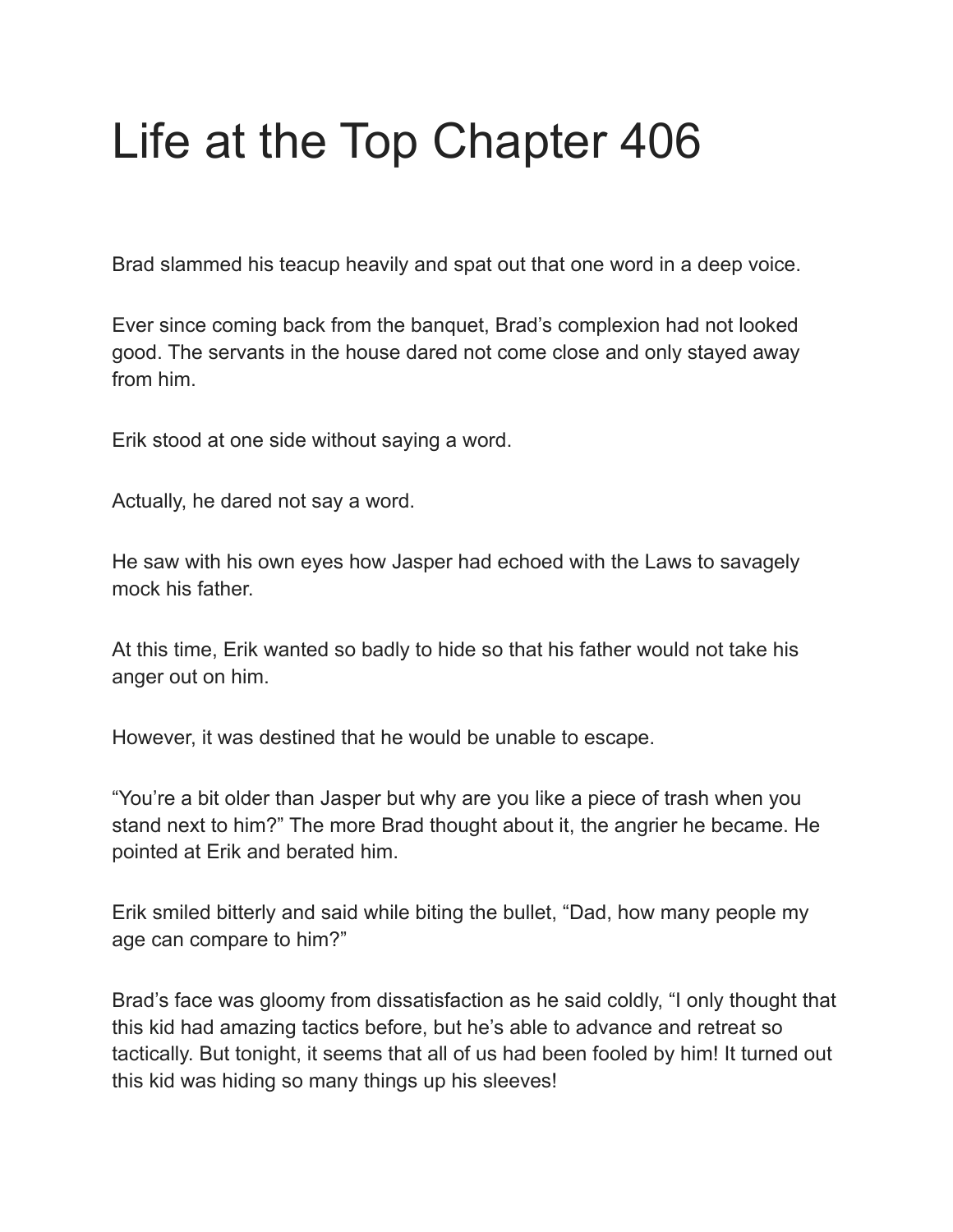"In the past, it was said that there were two people from your generation who made it big, one was from the south and one was from the north. At the age of ten, the heavens punished the first son of the first wife of the Browns from the north because he was an evildoer. In the end, he was wheelchair-bound for the rest of his life. Meanwhile, in Waterhoof City in the south, it was a little prince who was also the grandson of the supreme emperor."

"These two people could carry out the resurgence for your generation, but now it seems that you need to add Jasper as the third person."

The expression on Erik's face suddenly changed when he heard these words. He said in surprise, "Even if Jasper is all that, he's still a kid with no background at the end of the day. What qualifications does he have to compare with those two?"

Brad said coldly, "Do you still think he has no background? The Laws are enough of a background for him! What's more, which of the four rich families in Harbor City did not show him respect?

"And that was before tonight. After today's banquet, the big shots in the loge were complimenting him non-stop. Although he did not declare his position, at least his name will be remembered.

"Who else can achieve this?"

Erik said with a jealous expression, "I still don't think he can compare to the evildoer from the Brown family and the little prince from Waterhoof City. He's still miles away."

Brad snorted coldly. "Give him some time and it's not impossible for him to become the third person."

"Dad, look at his attitude toward us tonight. When he really becomes somebody in the future, I'm afraid he'll make us suffer," Erik said with a horrible expression.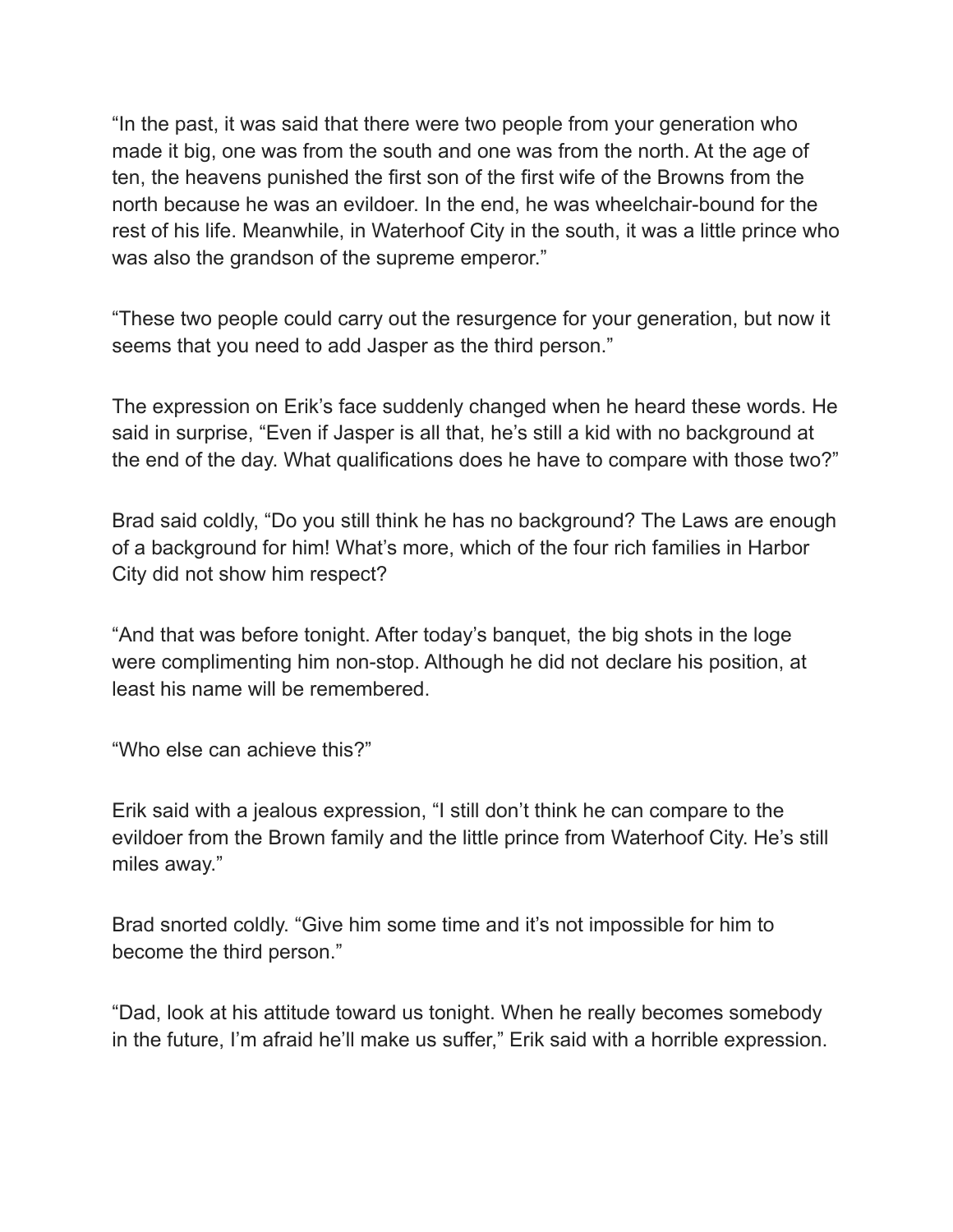Brad said gloomily, "Why wait until the future? Do you think Old Master Law came over just to cheer him on and show him support? An old fox of this level will have a purpose even when he's blinking.

"I received news that this time, the Laws intend to kick us out from the sharing of profits from the construction of Olympic venues."

Erik was shocked when he heard this. "What can we do?"

Brad became more and more impatient with his son who only knew to ask him what to do. "You're not a kid anymore, can't you think of a solution by yourself?"

Erik said helplessly, "So many people and things are involved in this and I don't have the ability for that."

"If you know that you don't have the ability, just study hard! Stop doing trivial things all day long. You're one of the Turners and you'll have far more rivals!" Brad said while feeling resentful toward Erik for failing to meet expectations.

After taking a deep breath, Brad continued, "Our old master will not stand by and watch this as it happens. The entire Turner family will do something about this.

"However, this time, not only have the Laws entered the game themselves, but the other three of the four rich families are also very interested. Presumably, the Laws did a lot of work in the middle. As you know, Harbor City is a very special place. People from the upper-class really hope to have closer ties with Harbor City.

"For this reason, the Turners won't be fighting alone. We can't let people from Harbor City devour all the benefits, but if this is the case, Jasper won't have the energy to solve it. As such, this matter is left for you to handle."

At this point, Brad was staring at Erik with his eyes burning. He said in a deep voice, "Even if you can't kill him, you have to hurt him so that he won't be able to recover from the damages for at least five years."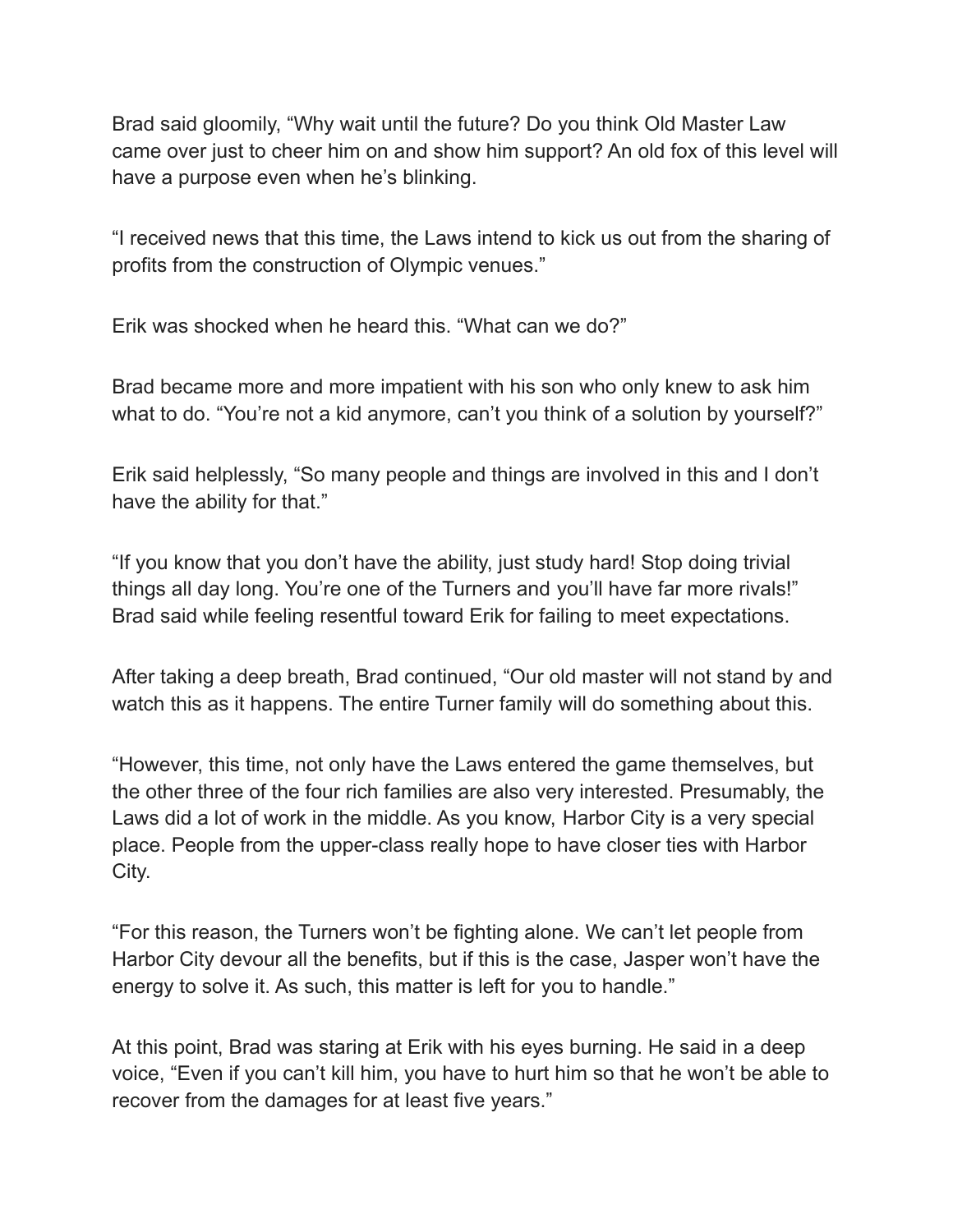# Life at the Top Chapter 407

With just a few words, Brad explained clearly the current treacherous situation of Swallow Capital.

No matter which country you were in, the Olympics was a big event.

What was more, it was being held in a country that was in urgent need of improving its international status.

In order to show the greatness of their great country and let people all over the world see their achievements, the Olympics would be the best opportunity to showcase this.

Therefore, this matter became the current major domestic event under global attention.

It was because of this that all aspects of the Olympic Games, from the venue construction to the theme design, would be treated with special care.

At this critical moment, Jasper was able to pull strings and make connections. Then, with the Laws mediating from within, he was able to introduce the top rich families of Harbor City to put in their funds.

This was a great thing since the big shots wanted the Mainland and Harbor City to merge more deeply.

As such, local citizens like the Turners were panicking.

They naturally did not want all the cake to be eaten up by Harbor City, so grouping together had become the best solution for this.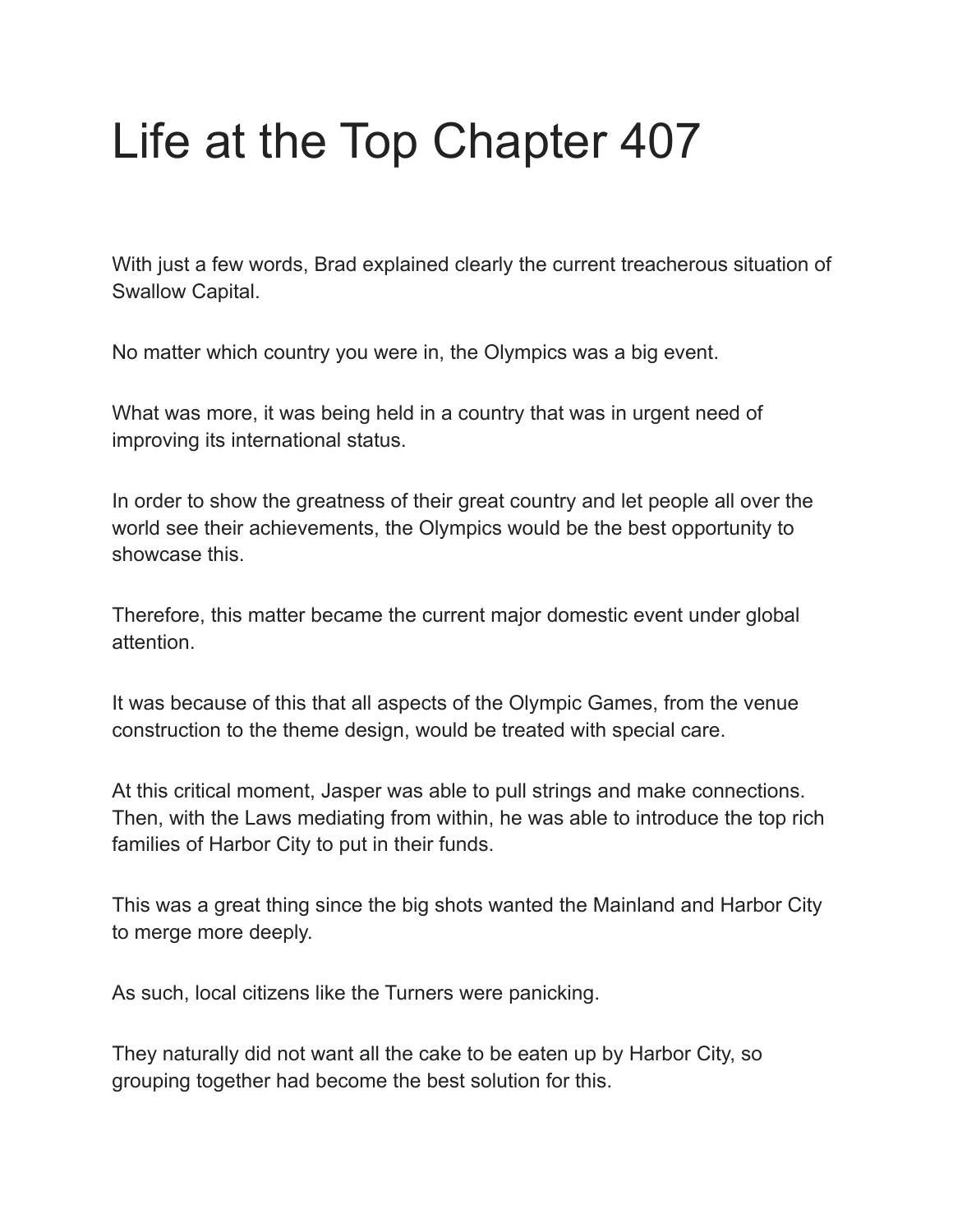After listening to Brad's words, Erik also realized that in this situation, even a family as big as the Turners could not stay calm during a tense situation.

If they were careless, they were very likely to be overturned.

However, when Erik heard Brad asking him to deal with Jasper, he started feeling queasy.

"Dad, I-I'm not his rival."

Although it was too embarrassing for Erik to mention this, he thought about the consequences and felt it would be better to be honest.

After being struck down several times, Erik had lost the courage to face Jasper.

Brad was not surprised by Erik's reaction. He was not even angry. Instead, he said flatly, "Who said I want you to do it yourself?"

Erik pondered carefully. Then, he felt a flash of light go off in his mind, but he did not fully understand what it meant.

Upon seeing this, Brad's face became gloomy again.

He sighed deeply. He used to think that even though his son was not that outstanding among his peers, at least he was still excellent.

However, why did he look more and more mentally challenged after Jasper's appearance?

"You can use Lisa and Ben," Brad reminded helplessly.

Erik's eyes lit up when he heard this.

If he utilized these two people well, this matter would be much easier to handle.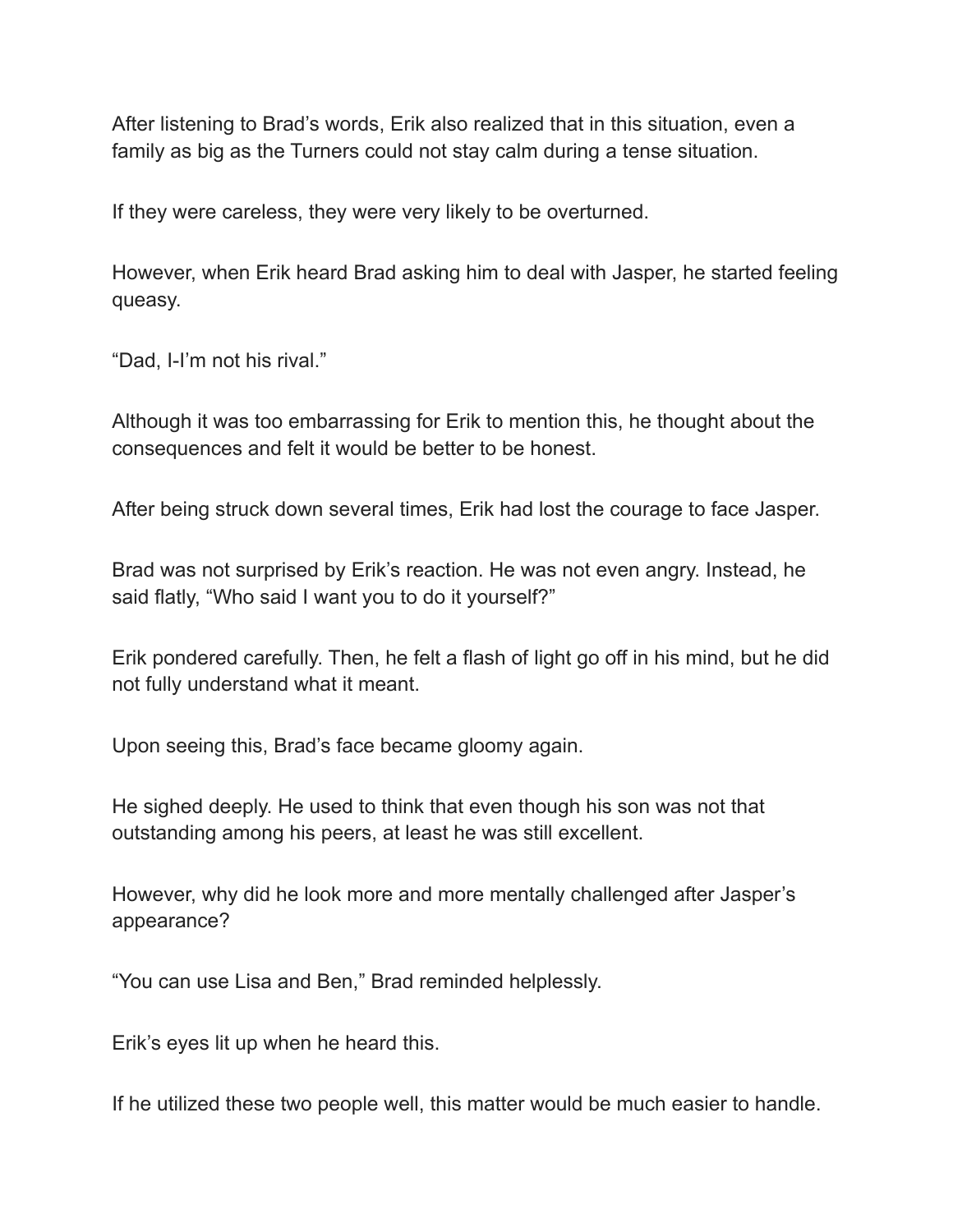"Besides, Ben's second uncle is not easy to deal with. Go back and figure it out for yourself," Brad said lightly.

The more Erik thought about it, the more interesting it became.

As long as he did not show up when executing this plan, even if he failed in the end, Jasper would not be able to trace this back to him.

The most important thing was that he would be hidden in the dark, while Lisa and Ben would be in the light. Erik could not think of how he would lose if he combined the power of the Turners with the Haddock businesspeople from the Waterhoof branch to handle Jasper.

"I got it!" Erik said with his eyes shining with excitement.

…

Although the banquet was over, Jasper had only started getting busy.

As long as he ordered someone to handle the finishing touches, his subordinates would naturally help him do it.

However, he could not find someone to help him socialize.

## Life at the Top Chapter 408

Whether it was the four rich families of Harbor City or other local factions of Swallow City, they all suddenly became enthusiastic about Jasper.

For the next two days, Jasper rushed between various social occasions, most of which he would come back smelling like alcohol.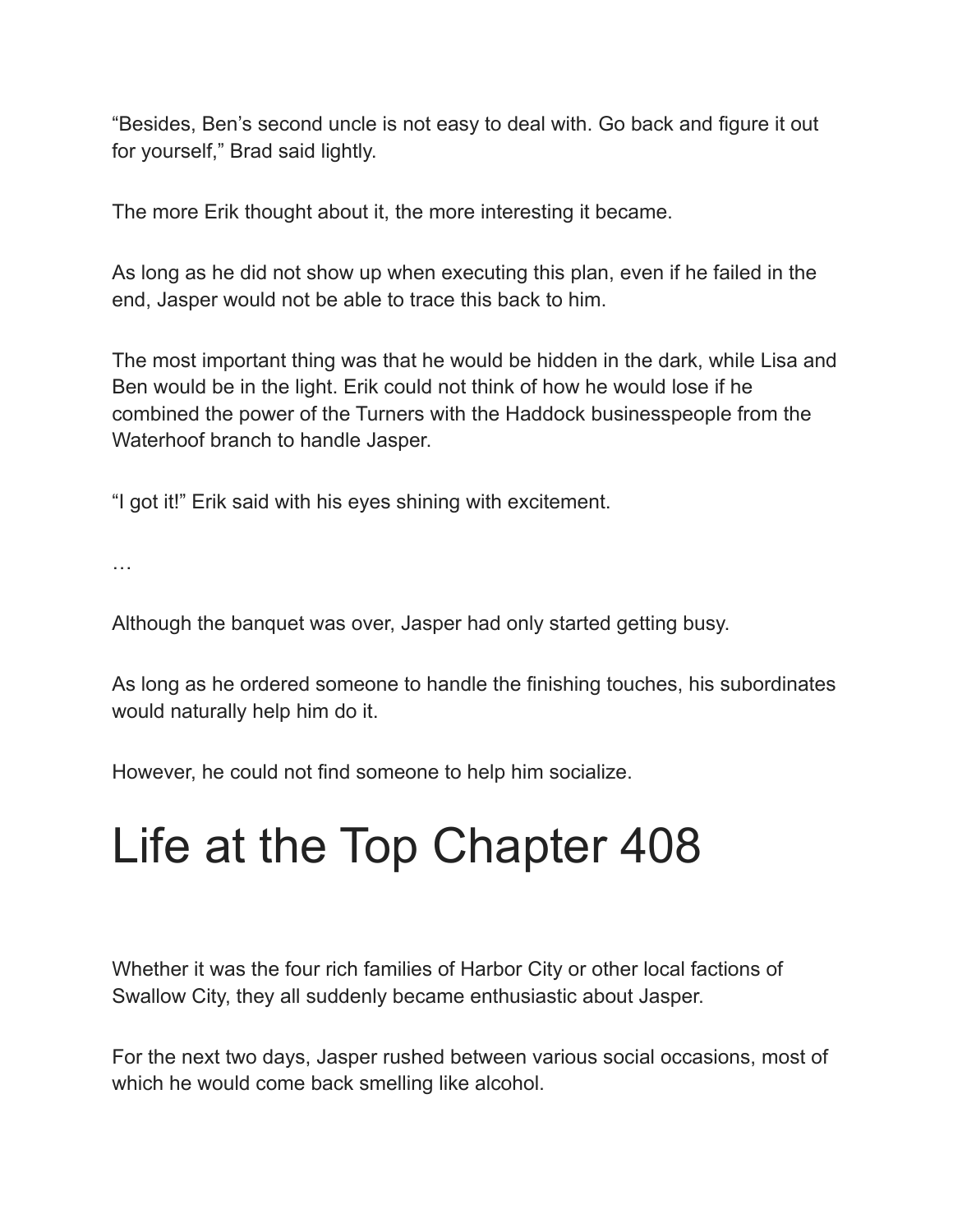However, no matter what the occasion, Jasper always kept himself sober and did not get himself drunk.

Otherwise, he would make a laughing stock of himself.

In addition to socializing, Jasper put most of his energy and time on Wendy and Anna.

It was like these two women were magical. It was as if they had discussed with each other to take turns appearing next to Jasper.

As long as Jasper had one of them by his side, the other would never show up.

This situation only ended when Wendy was called back to the province by Dawson.

"Are you reluctant to leave your girlfriend?"

In the international airport, Jasper, who had just sent Wendy and the others off, got into the car and heard what Anna said.

"I'm having a headache." Jasper rubbed his temples, pretending not to hear.

In the past few days, Jasper had to socialize every night. Even though he was able to handle his alcohol well now, the sequelae were also severe. The throbbing in his temples left him with no energy all day.

"You have to rest for a while now." Anna sat next to Jasper and let Jasper lay down on her lap. She reached out and gently rubbed Jasper's temples.

Jasper rested on the woman's soft, supple, and smooth thighs. While he was enjoying the sweet fragrance pouring into his nose, he opened his eyes in surprise. "Your skills?"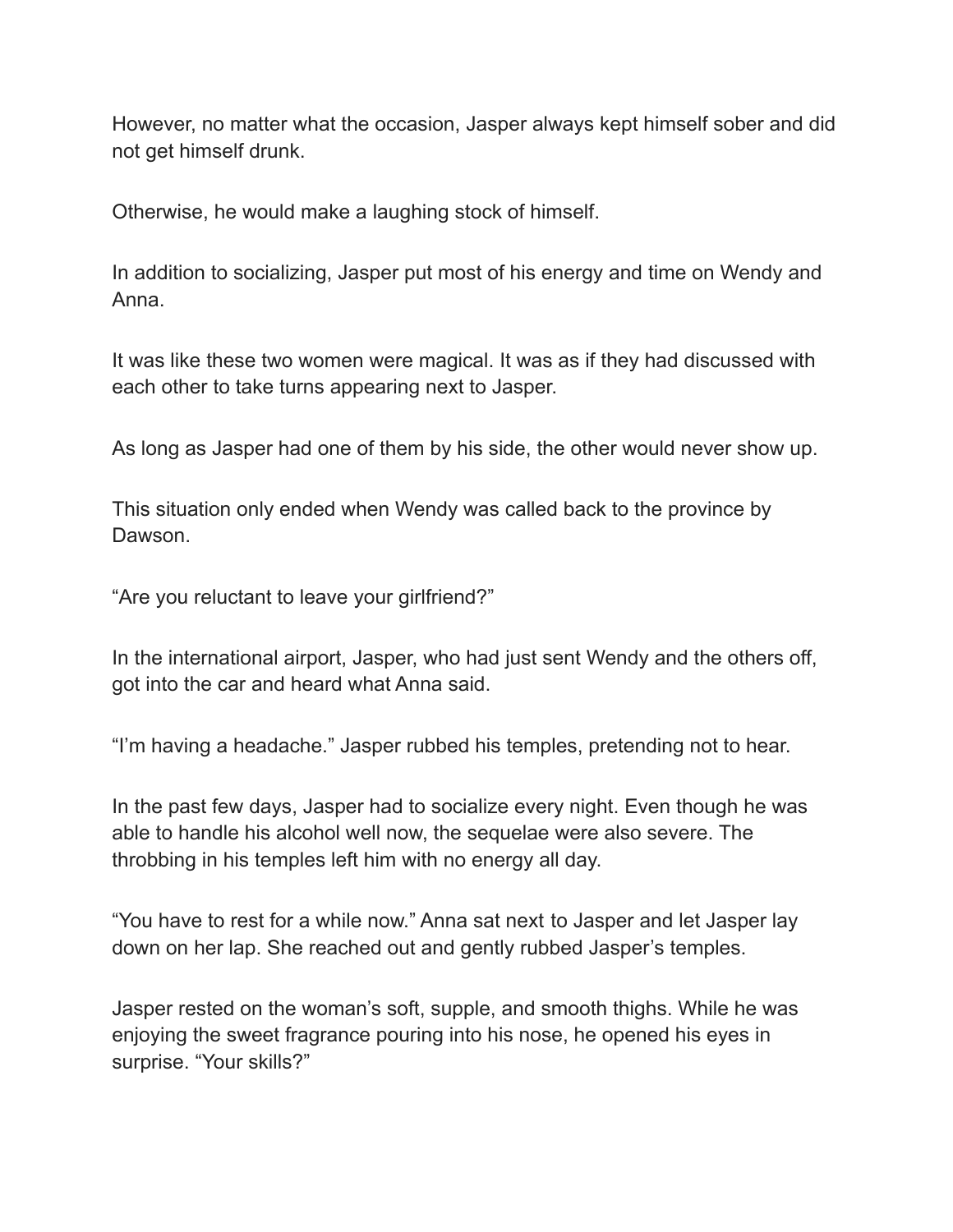"Your girlfriend taught me." Anna chuckled. She looked down at Jasper and reached out to help him close his eyes.

"You've been drinking so much these days and can't decline invitations. The four rich families are taking turns to invite you, and the huge families in Swallow Capital are all lining up to call you over as well. You're a big hit now."

"It's important to socialize and it's inevitable, but at the end of the day, your body is your capital, so that's why I learned this skill from her. Is it okay?"

"Very good." Jasper lay down comfortably and smiled.

"I'll go back to the province soon. Swallow Capital is not my place, after all," Jasper murmured.

Anna chuckled. "Just in time then. I was going to tell you that I'm going to Boston to study this Friday and won't be back for a few months."

"Why didn't I hear you mention it before?" Jasper frowned. Hearing that he would not see Anna for a few months, Mr. Laine was a little unhappy. "Don't further your studies. I'll support you financially."

Anna smiled and said, "You're saying you want to support me the minute your girlfriend left. Don't you feel guilty?"

"Why should I be? You're studying fashion design, so I'll just set up a company for you to manage," Jasper said.

"All men are trash indeed." Anna snorted. "Do you think I need you to support me? You keep saying things that don't require capital while knowing that I won't agree to it."

Jasper was about to talk when the phone rang.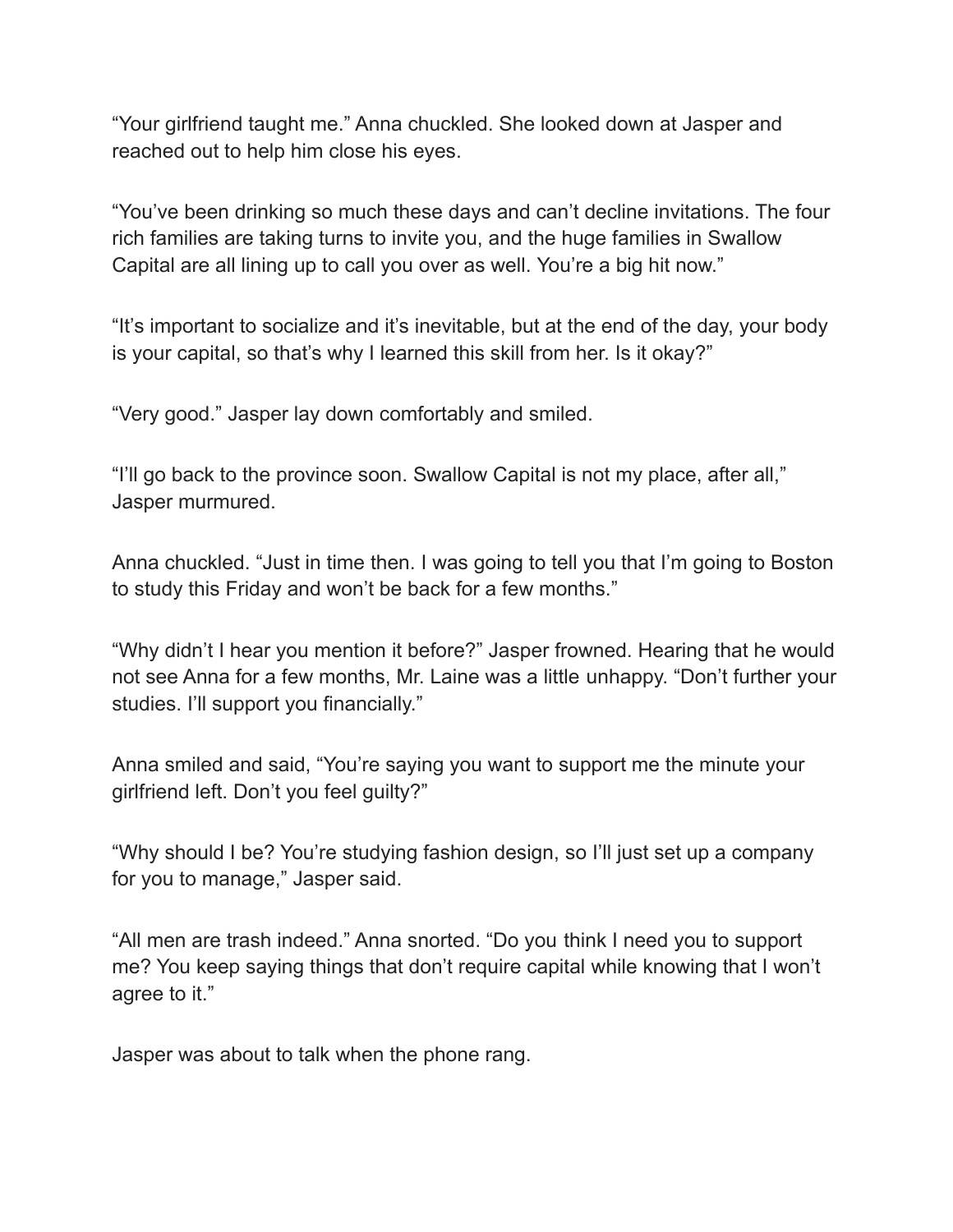It was from Zachary.

Jasper did not dilly-dally and immediately picked up the phone.

"Jasper, are you busy?" Zachary asked.

Jasper did not dare to tell him that he was lying on his daughter's lap while enjoying himself. As such, he said with a dry smile, "I just came back from the airport and I'm still on the road. Is there anything I can do for you, Uncle Law?"

Zachary said straightforwardly, "Come directly to the hotel where we're staying later. The four families are here. We want to compete with the local faction to see how much we can get for the construction of the Olympic venues."

Jasper said with a serious expression, "The local factions won't let this matter go so easily, right?"

Zachary smiled and said, "That's why we need your advice. The higher-ups are very happy with the Honeycomb Stadium proposal you submitted earlier. Everyone wants to hear your opinion."

As he said, Zachary lowered his voice and continued, "The three other families are not so easy to deal with either. I proposed to let you in as well so we can count this as five stocks but none of them said anything. This time, you have to use your strength to convince them."

#### Life at the Top Chapter 409

After Jasper hung up, Anna saw him slightly knitting his brows together as if he was thinking about some important things.

As such, Anna was sensible and did not speak as to not disturb his thoughts.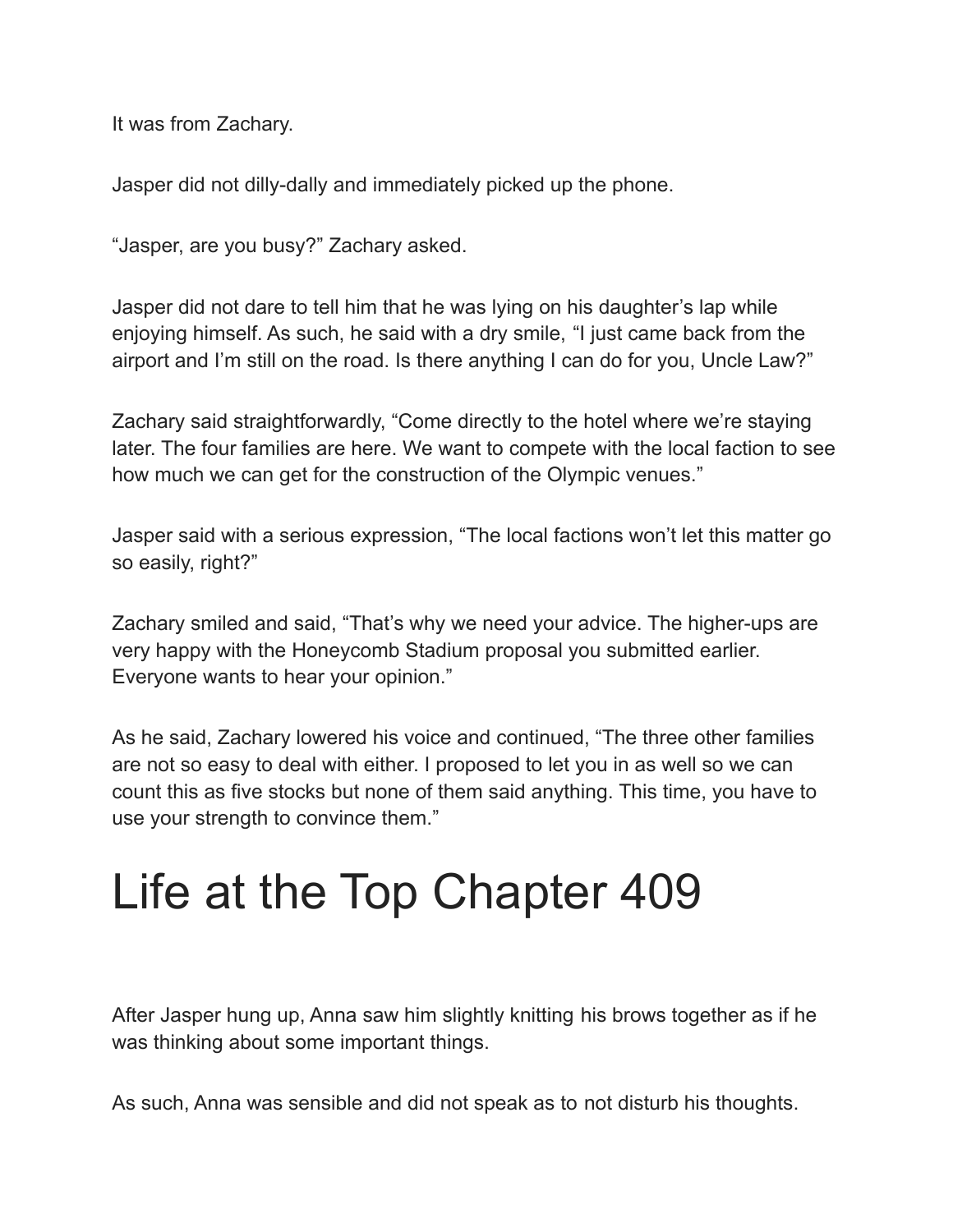She just gently massaged Jasper's temples while letting him feel as relaxed as he could.

"What do you think about the other three from the four rich families?"

Jasper suddenly opened his eyes and asked Anna.

Anna knitted her black eyebrows together. After a little thought, she said, "To be honest, the relationship between the four families is very complicated. Most of the time, they're competitors. After all, Harbor City has limited space and there will be overlaps when it comes to their businesses.

"Among the four rich families, the Boyles are steadily deteriorating and their situation is very bad. As such, they're also eager to find new investment opportunities. But they're still making some profits because of the rebound in global trade in the shipbuilding industry this year.

"As for Joe, he's known as Half-the-Harbor Langdon, so you can imagine how huge his wealth is. However, his strength is the weakest among the four rich families and his foundation is also very shallow. He started from nothing and he got to where he was right now all by himself. For a long time, people from Harbor City actually didn't recognize him as one of the four rich men because of his lack of experience.

"However, I have a good feeling about him and my grandpa thinks so too. It's because he's different from the rest of them. He has an ambitious and ruthless spirit. He has a good eye. Plus, his ideas in business are not the same as the rest. They're more radical and suitable for the current business model.

"He has another big advantage and that's his age. He's 20 years younger than my grandpa and the others. Plus, he's not much older than my dad and that's his biggest advantage."

Jasper nodded appreciatively while he was listening to Anna's words.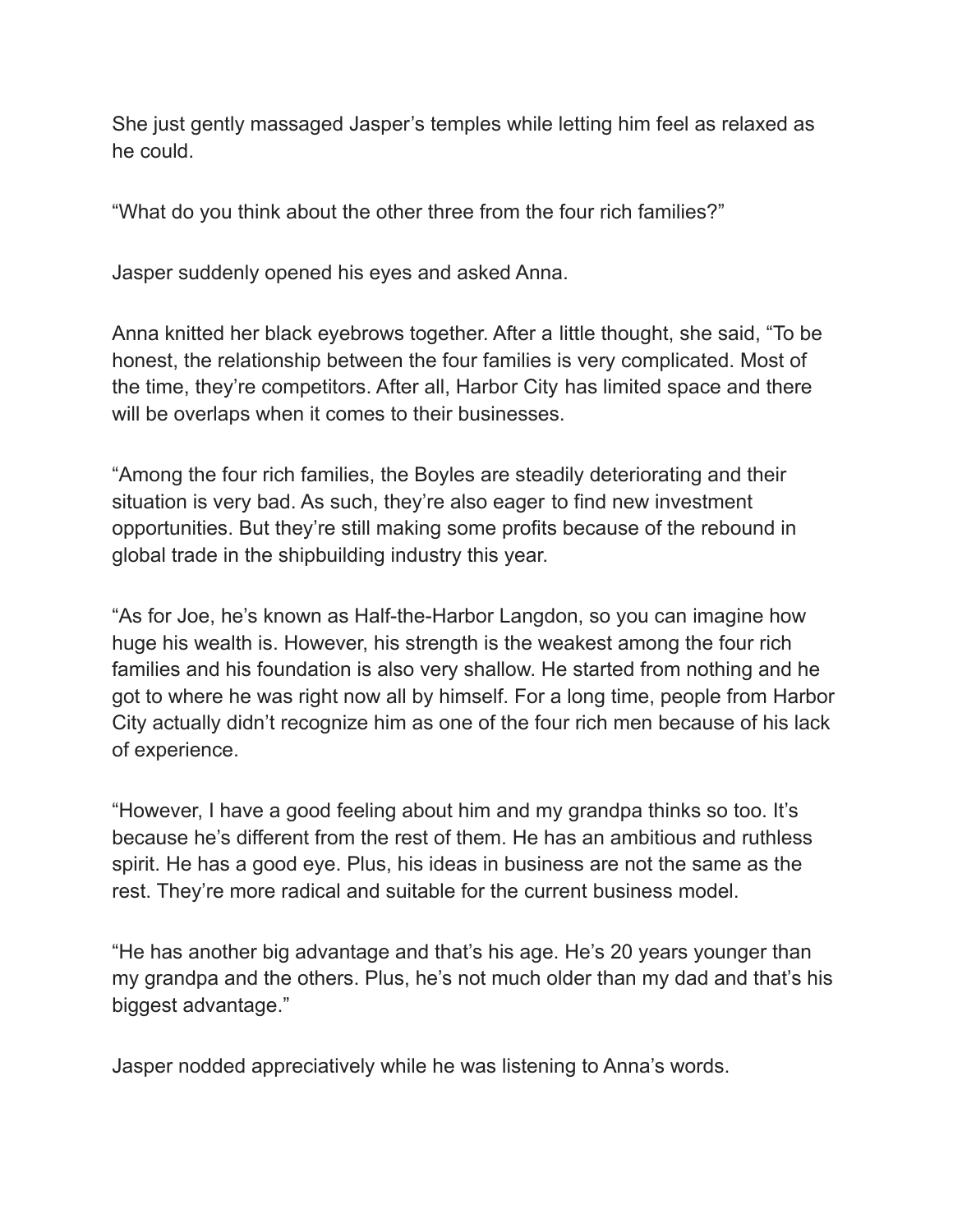Sure enough, none of the four rich families was easy to handle. Even Anna's vision was far beyond the one of an ordinary person because of the influence of her family's environment and education.

In the future, it would take just ten years for Joe's wealth to skyrocket. Once, he even got the highest status and position among the other three. This was the best proof.

At this time, it seemed that Joe, who had the weakest foundation, was actually the person with the most potential among the four rich families.

"What about Wallace?" Jasper asked.

Anna's expression became very strange as she said, "To be honest, us juniors hardly ever come into contact with Wallace. We just know that he's very low-profile, and he's very powerful in the Golden Peninsula. He's one of the heads of the rich families who conceals himself the most.

"Speaking of which, Grandpa and Wallace had beef for a few decades. It was the kind that can't be resolved," Anna said to Jasper with an extremely rare nosy expression on her face.

Jasper suddenly felt intrigued. "What happened?"

"My grandma… was Wallace's first love. I heard from my dad that my grandpa strapped explosives on his body and snatched grandma away from Wallace during their engagement ceremony."

Jasper's eyes widened, and there was a look of surprise on his face.

This was the first time he has heard of such secrets after living two lives.

Now that he thought about it, Old Master Law had also been a ruthless man in his early years. He was born negligible. In that chaotic era, he once monopolized the firearms business in Harbor City, Auma City, and Nawait.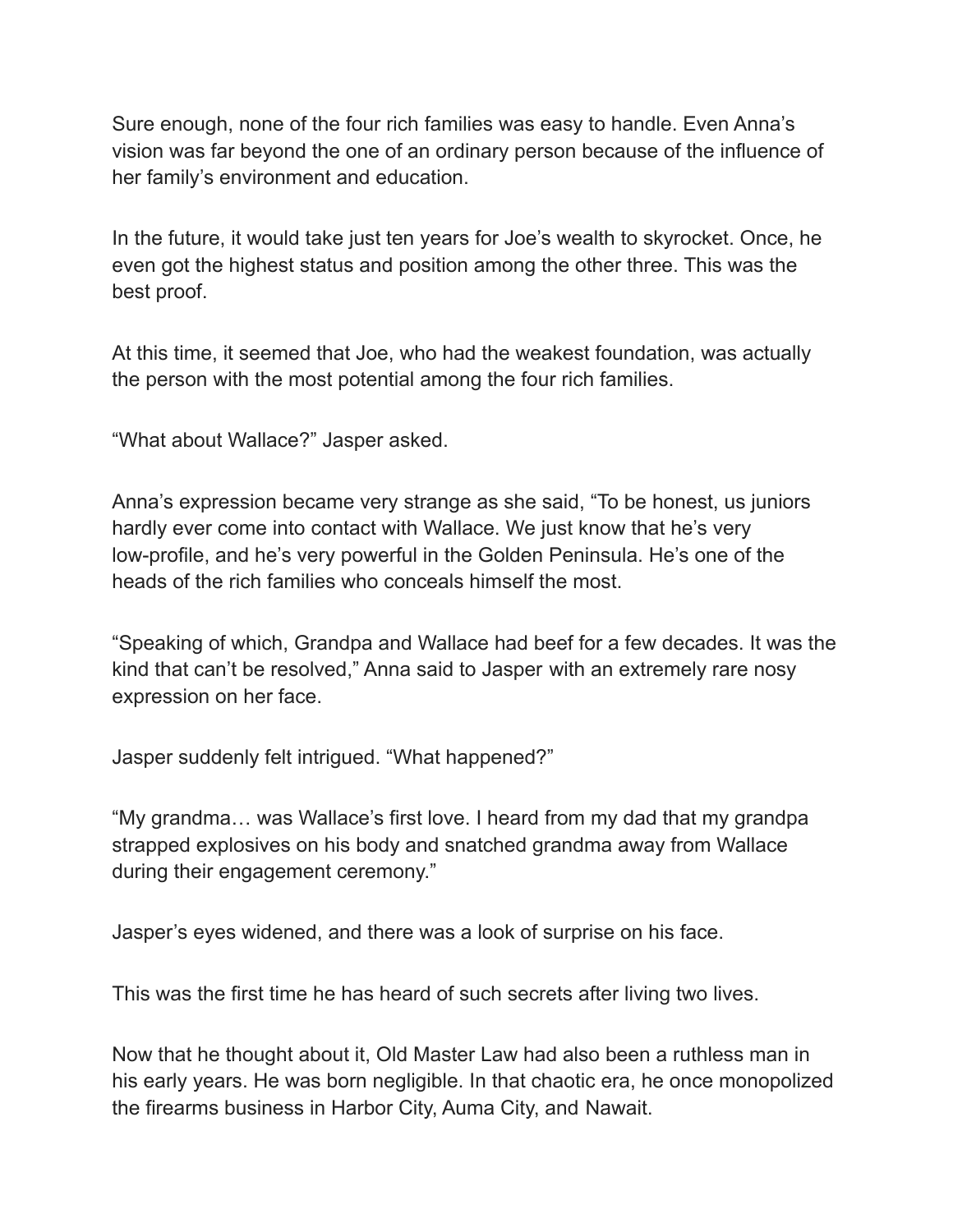In the earliest days, this old man, who was already showing first signs of his outstanding talent, had done a lot of transporting supplies and munitions to the Mainland.

Otherwise, Old Master Law would not be so respected by the higher-ups in the Mainland.

That was why!

It was also because a word from Old Master Law was all it took for Auma City's King of Gambling to no longer dare step foot into Harbor City for 20 whole years. He only dared to come after the old master died. This small detail was able to reflect the old master as a whole.

## Life at the Top Chapter 410

As such, Jasper did not doubt Anna when she said that Old Master Law had snatched someone from the altar before.

"Um… I don't think it's too much to fight to the death for that matter," Jasper commented.

"At that time, my grandfather was only a commoner, but Wallace was a son of a rich family. Besides, Grandma and Grandpa really loved each other!" Anna could not help but side with her grandpa. "To me, Grandpa is the real man."

"But I saw Wallace smiling while chatting with the old master?" Jasper asked.

Anna replied, "That's nothing. Wallace personally came to deliver his gifts at Grandpa and Grandma's wedding."

"Heh." Jasper narrowed his eyes and smiled. "Wallace is such a character."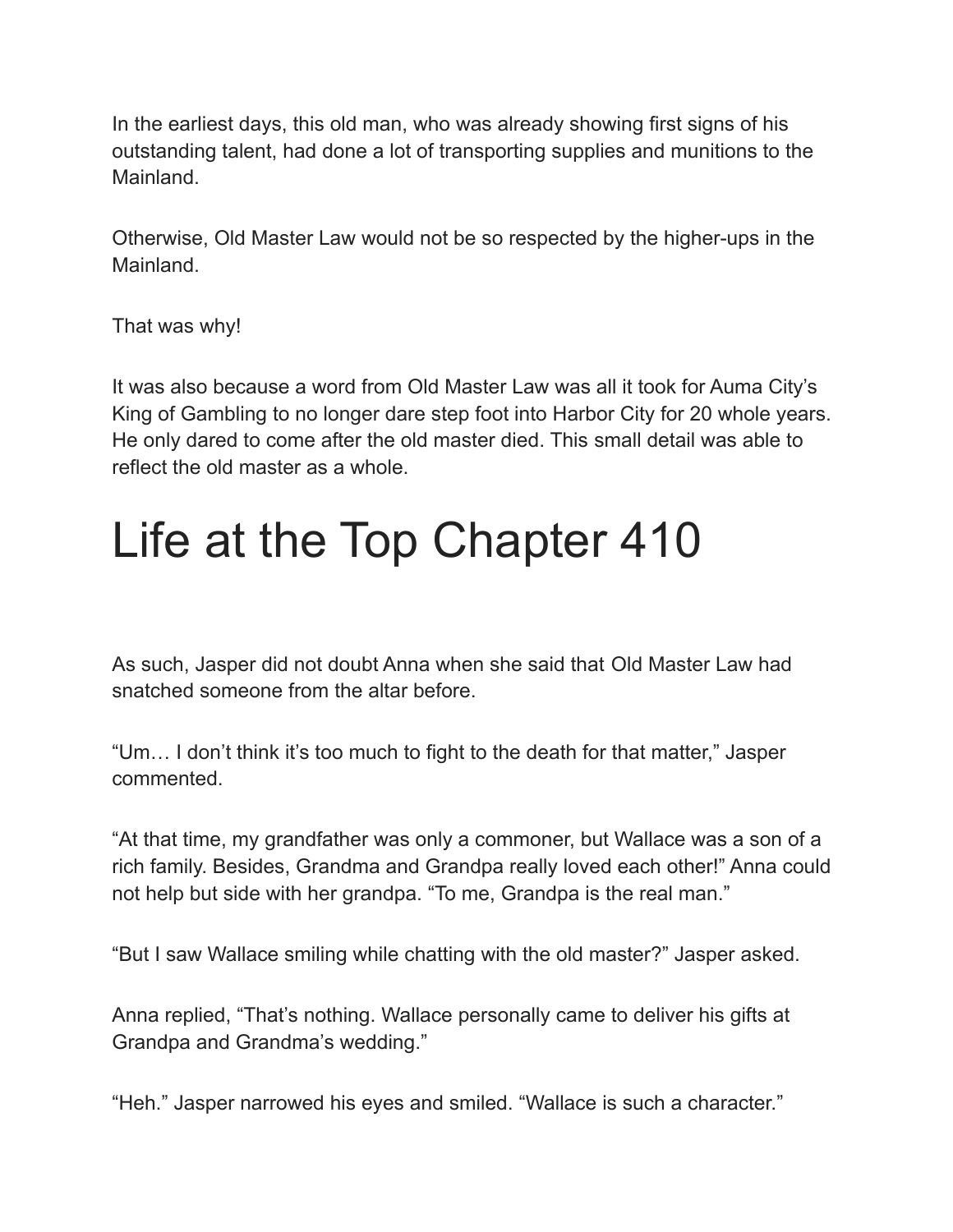Anna's words raised Jasper's vigilance against Wallace to the highest level in his heart.

A person who, for decades, could endure the hatred of someone snatching his wife was either a fool or a peerless hero.

Would Wallace Langdon, who was once the richest man in Terra, be a fool?

He could only be a peerless hero.

…

The lounge of the hotel suite where Old Master Law stayed was filled with smoke.

In addition to Old Master Law, Wallace, Joe, Spencer, Zachary, and Kennedy were also here as the second-generations of the Laws and Langdons respectively.

When Jasper entered the room, everyone stopped talking and looked over at the same time.

"I'm sorry, everyone. I spent some time on the road," Jasper apologized.

"It's okay, we're just chatting, but there are some things that I want to ask for your opinion," Spencer looked at Jasper with a smile and said kindly.

Jasper just pretended that he did not know anything. He found a place to sit down and asked, "You're all my seniors while I'm just a little kid with little experience. How can I be qualified to give you advice?"

Spencer laughed and looked at Old Master Law. He said, "Law, this young man of yours is so incredibly humble. If the same thing happened to my child, they might have their nose up in the air already."